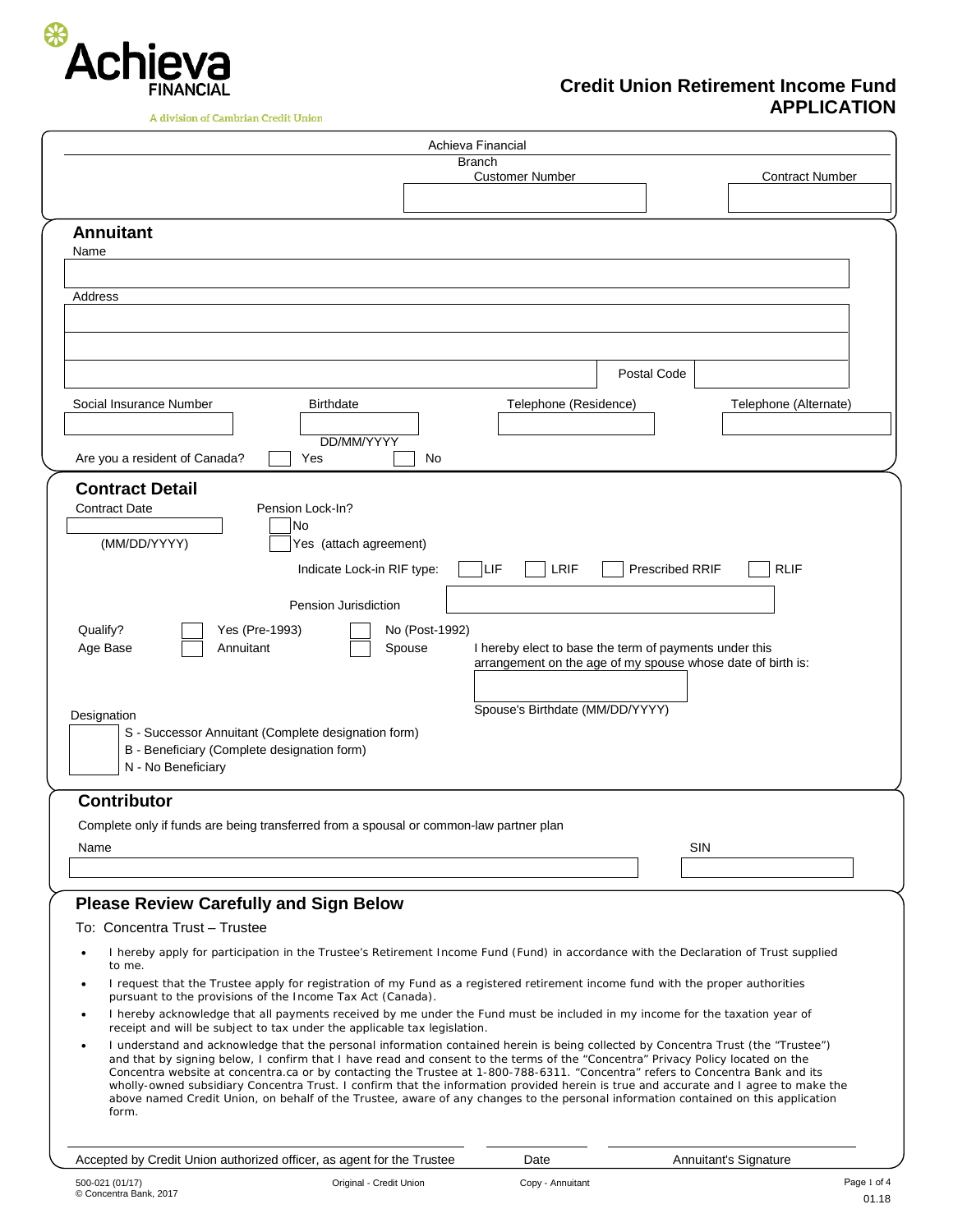### **CREDIT UNION RETIREMENT INCOME FUND DECLARATION OF TRUST**

We, Concentra Trust, declare that we accept the trust created between us and the Annuitant when the Application was signed. The following are the terms of this trust:

# **1. Definitions**

The following definitions apply:

"Agent" - The Credit Union named in the Fund Application.

"Annuitant", "you" and "your" – The individual applicant of the Fund, and shall have the meaning of the term "annuitant" as set out in subsection 146.3(1) of the *Income Tax Act*

"Contribution" - Any amount transferred into your Fund.

"Fund" - The Credit Union Retirement Income Fund consisting of the Application and this Declaration of Trust and addendum or addenda thereto, where applicable.

"*Income Tax Act*" - The *Income Tax Act* (Canada), and regulations thereto, both as amended from time to time.

"Prohibited Investment" – Shall have the meaning of the term "prohibited investment" as set out in subsection 207.01(1) of the *Income Tax Act*.

"Qualified Investment" – Any investment which is a qualified investment for purposes of registered retirement income funds as set out in the *Income Tax Act*.

"Spouse" - As recognized in the *Income Tax Act* for the purposes of registered retirement income funds and, where applicable, incorporates the meaning of the term "common-law partner" as set out in subsection 248(1) of the *Income Tax Act*.

"Trustee", "we", "our" and "us" - Concentra Trust.

### **2. Registration**

We will apply for registration of your Fund as required by the *Income Tax Act*.

#### **3. Contributions**

Contributions to your Fund can only be in the form of:

- i. amounts transferred directly from a Registered Retirement Savings Plan or another Registered Retirement Income Fund under which you are the annuitant (applicant), from a Deferred Profit Sharing Plan or amounts transferred directly from certain registered pension plans, specified pension plans or pooled registered pension plans, as permissible under subparagraphs 146.3(2)(f)(v), (vi), (vii) and (viii) of the *Income Tax Act*.
- ii. amounts you are required to include in your income as a result of:
	- a. amounts transferred from your deceased Spouse's Registered Retirement Savings Plan
	- b. amounts transferred from a Registered Retirement Savings Plan of a deceased annuitant where you were dependent, by reason of physical or mental infirmity, on the annuitant
	- c. full or partial commutation proceeds transferred directly from an annuity which originated from a Registered Retirement Savings Plan belonging to you
	- d. commutation proceeds, in excess of minimum amount for the year, transferred directly from a Registered Retirement Income Fund belonging to you.
- iii. amounts transferred directly from a Registered Retirement Savings Plan or from a Registered Retirement Income Fund of your Spouse, or former Spouse, pursuant to a decree, order or judgement of a competent tribunal or a written separation agreement, relating to a division of property between yourself and your Spouse or former Spouse in settlement of rights arising out

of your marriage/common-law partnership, on or after the breakdown of your marriage/common-law partnership, or

iv. such other amounts as may be authorized by any future amendment to the *Income Tax Act*.

We will hold all Contributions made to your Fund, and any income earned on these Contributions, as outlined in this Declaration.

#### **4. Record Keeping**

We will record the details of all Contributions to your Fund, their investment, and of all payments from your Fund. We will supply you with a statement of these details at least annually.

### **5. Investment**

All Contributions made to your Fund and all income earned on these Contributions will be deposited or invested with the Agent in eligible deposits or equity accounts, in accordance with the *Income Tax Act*, as directed by you in your Application.

We will exercise the care, diligence and skill of a reasonably prudent person to minimize the possibility that the Fund holds a non-Qualified Investment. In the event a Qualified Investment becomes a non-Qualified Investment, we will notify you and the Canada Revenue Agency (CRA) of details of that investment and you will be liable for payment of taxes owing under Part XI.01 of the *Income Tax Act*.

You are responsible for ensuring that any investment under the Fund is not and continues to not be a Prohibited Investment. In the event a Qualified Investment or a non-Qualified Investment is deemed to be a Prohibited Investment, you are responsible for reporting details of that Prohibited Investment to the CRA and for payment of taxes under Part XI.01 of the *Income Tax Act*.

# **6. Payments**

We will make payments from the Fund to you and where you have so elected, to your surviving Spouse after your death should you die while your Fund continues to exist, in which case your surviving Spouse has become the Annuitant of the Fund, in each year, commencing not later than the calendar year following the year in which this retirement income fund is entered into, in accordance with the requirements as set forth by subsection 146.3(1) of the *Income Tax Act*.

# **7. Transfers**

At your direction, in the form and manner prescribed by the *Income Tax Act*, we will transfer all investments held in your Fund, or such portion as you direct, together with all information necessary for the continuance of the Fund, to another Retirement Income Fund registered in your name, or in the name of your Spouse, or former Spouse, pursuant to a decree, order or judgement of a competent tribunal or a written separation agreement, relating to a division of property between yourself and your Spouse or former Spouse in settlement of rights arising out of your marriage/common-law partnership, on or after the breakdown of your marriage/common-law partnership. If you have directed transfer of all investments and we have not paid the minimum amount required for the year, we will withhold adequate funds to satisfy this minimum amount. We may, at our discretion, charge a fee for each transfer out of the Fund. You may be required to await expiry of the investment term of a fixedrate deposit prior to being able to finalize a transfer.

#### **8. Election**

The election to have your surviving Spouse continue to receive payments from the Fund and to become the Annuitant of the Fund after your death, as described in Clause 6, may not be available in all provinces. Detail of the availability of this election is obtainable from the offices of the Agent.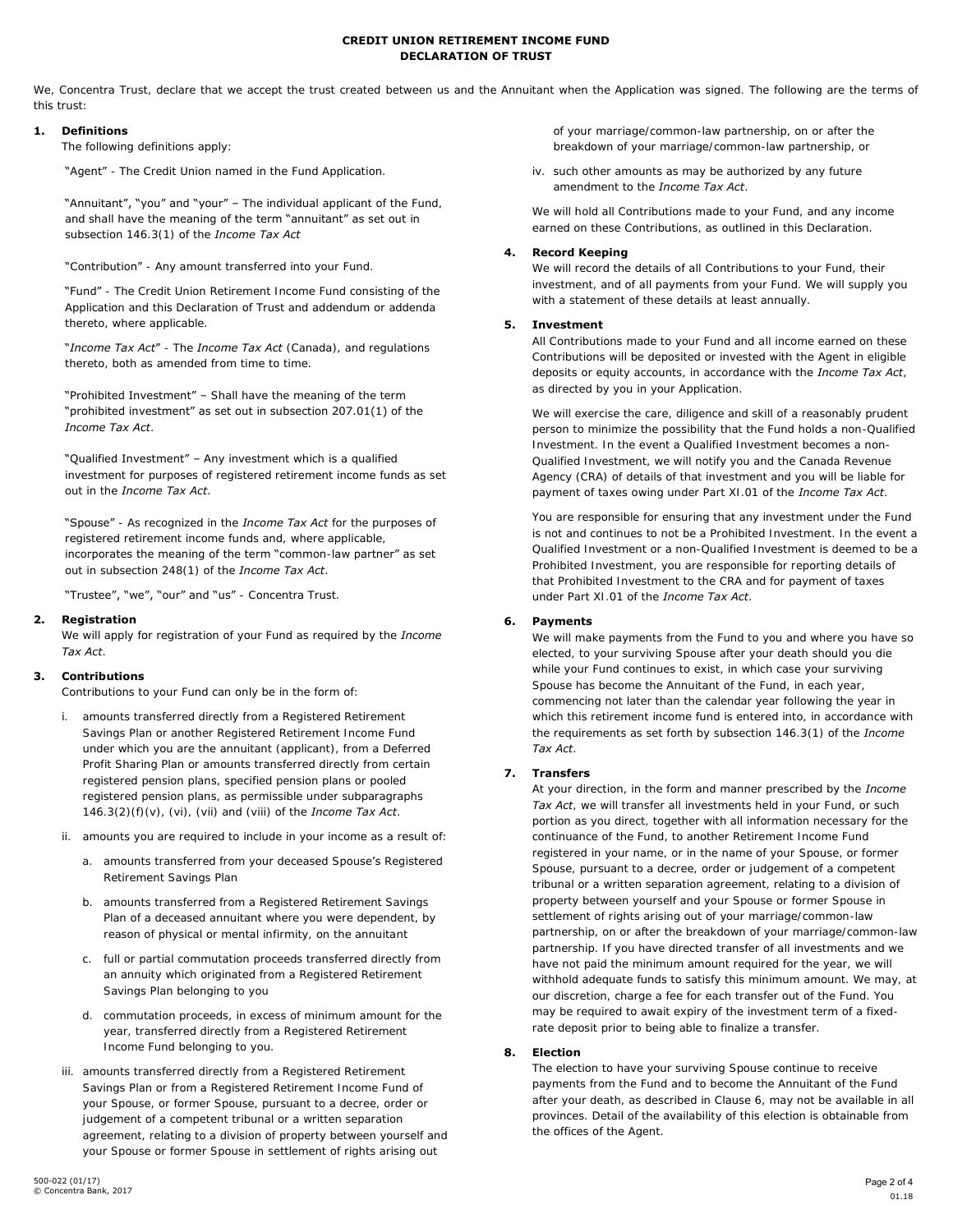# **9. Beneficiary Designation**

You may designate a beneficiary, in those provinces where the law so permits, to receive the remaining proceeds of your Fund in the event of your death while your Fund continues to exist and where your Spouse did not become entitled to all future rights under the Fund as permitted under Clause 6. Details of our requirements for making, changing or revoking such a designation are available from the offices of our Agent.

# **10. Death**

Where you have not properly elected to have your Spouse become the Annuitant of your Fund as provided for by Clause 6 or as provided for by your Will, we will, once we have received the documentation we require, pay the Fund proceeds by a single payment, less required income tax deductions, to your designated beneficiary and notify your estate representative of any resulting tax liability. Where you have designated a trustee as your beneficiary, upon payment to the trustee we are fully discharged from any obligation to see to the due execution of any trust imposed on such trustee. In instances where you have not designated a beneficiary as provided for by Clause 9 of this Declaration or in instances where your designated beneficiary has predeceased you, the Fund proceeds will be paid by a single payment, less required income tax deductions, to your estate. When we have made the payment of the Fund proceeds to your designated beneficiary or to your estate, we will be considered as fully discharged from any further liability with respect to your Fund.

# **11. Your Responsibilities**

It is your responsibility to:

- a. keep us advised, in writing, at all times of any changes in your address.
- b. ensure that your birthdate and Social Insurance Number as recorded on your Application are accurate.

### **12. No Advantage**

No advantage, as defined in subsection 207.01(1) of the *Income Tax Act,* that is conditional in any way on the existence of the Fund may be extended to you or to any person with whom you do not deal at arm's length other than those advantages and benefits which may be permitted from time to time under the *Income Tax Act*.

#### **13. Amendments**

We may from time to time amend your Fund and will advise you of such amendment in writing. Any amendment cannot, however, be contrary to the provisions of the *Income Tax Act*.

In the event of changes to the *Income Tax Act* or any pension legislation governing your Fund, the terms of your Fund and any addendum thereto may be amended without notice to you to ensure that your Fund continues to comply with all applicable legislation.

#### **14. Notices**

Any notices given to us by you under this Fund shall be sufficiently given if mailed, postage prepaid by you, to any of our offices and shall be deemed to have been given on the day that such notice is received by us. Any notices given by us to you shall be sufficiently given if mailed, postage prepaid by us, to you at your last address supplied by you and shall be deemed to have been given on the day of mailing.

# **15. Limits of Our Liability**

We shall not be responsible for any loss or damage suffered or incurred by your Fund, by you or by any beneficiary designated by you, unless caused by or resulting from our dishonesty, negligence, wilful misconduct or lack of good faith.

#### **16. Other Conditions**

You cannot use any of the assets held in your Fund as security for a loan and you cannot assign in whole or in part or otherwise encumber payments from your Fund.

Your ability to take payments in excess of minimum or to transfer funds to another Retirement Income Fund may be restricted due to the conditions imposed by Fixed Term investments held by your Fund.

If applicable, the Trustee shall provide the Annuitant with a copy of the fee schedule in effect from time to time. The Trustee shall be entitled to such fees and to reimbursement for all expenses reasonably incurred by it in administering the Fund as may be provided for in any fee schedule in effect at that time. The fees payable to the Trustee are subject to change provided that the Annuitant shall be given at least 60 days notice prior to any change in such fees becoming effective. Notwithstanding any other provision contained herein, the Trustee shall be entitled to additional fees for extraordinary services performed by it from time to time commensurate with the time and responsibility involved. The Trustee shall not be entitled to recover from the Fund penalties and/or taxes imposed under the *Income Tax* Act that are attributable to the Trustee. The Trustee is fully authorized by the Annuitant to sell investments of the Fund in order to realize sufficient monies for the payment of the above fees and expenses and to withdraw payment from the assets of the Fund without seeking the prior approval or instruction of the Annuitant.

### **17. Resignation or Removal of Trustee**

The Trustee may resign as trustee or the Agent may remove the Trustee as trustee by providing such written notice as may be required under the terms of an agreement entered into between the Trustee and the Agent. If the Trustee resigns or is removed, the Trustee will provide the Annuitant with 30 days written notice of such resignation or removal. In the event of the resignation or removal of the Trustee, the Agent shall appoint a successor trustee or trustees who shall be acceptable to the Trustee. The Trustee shall deliver the property comprised of the investments within the Fund and the records relating thereto, and shall execute such deeds and assurances and do such things as may be requisite in order to ensure the continued uninterrupted operation of the Fund. The Trustee will give the successor trustee or trustees all the information necessary for the continued administration of the Fund. Should the Agent neglect or refuse to appoint a successor trustee or trustees who shall be acceptable to the Trustee, we reserve the right to appoint a successor trustee on your behalf, or transfer assets *in specie* to you as a withdrawal from your Fund.

# **18. Application for Advice and Direction**

If there is a disagreement over entitlement to the Fund proceeds on your death or upon relationship breakdown with your Spouse or former Spouse, and where the applicable law permits, we reserve the right to, and may at our sole discretion apply to court for advice and direction. We are entitled to recover all of our legal fees and disbursements that we incur in this regard from the Fund.

# **19. Ultimate Responsibility**

We have entered into an Agency Agreement with the Agent, for the purposes of administration of this Fund. However, we are ultimately responsible for the administration of the Fund.